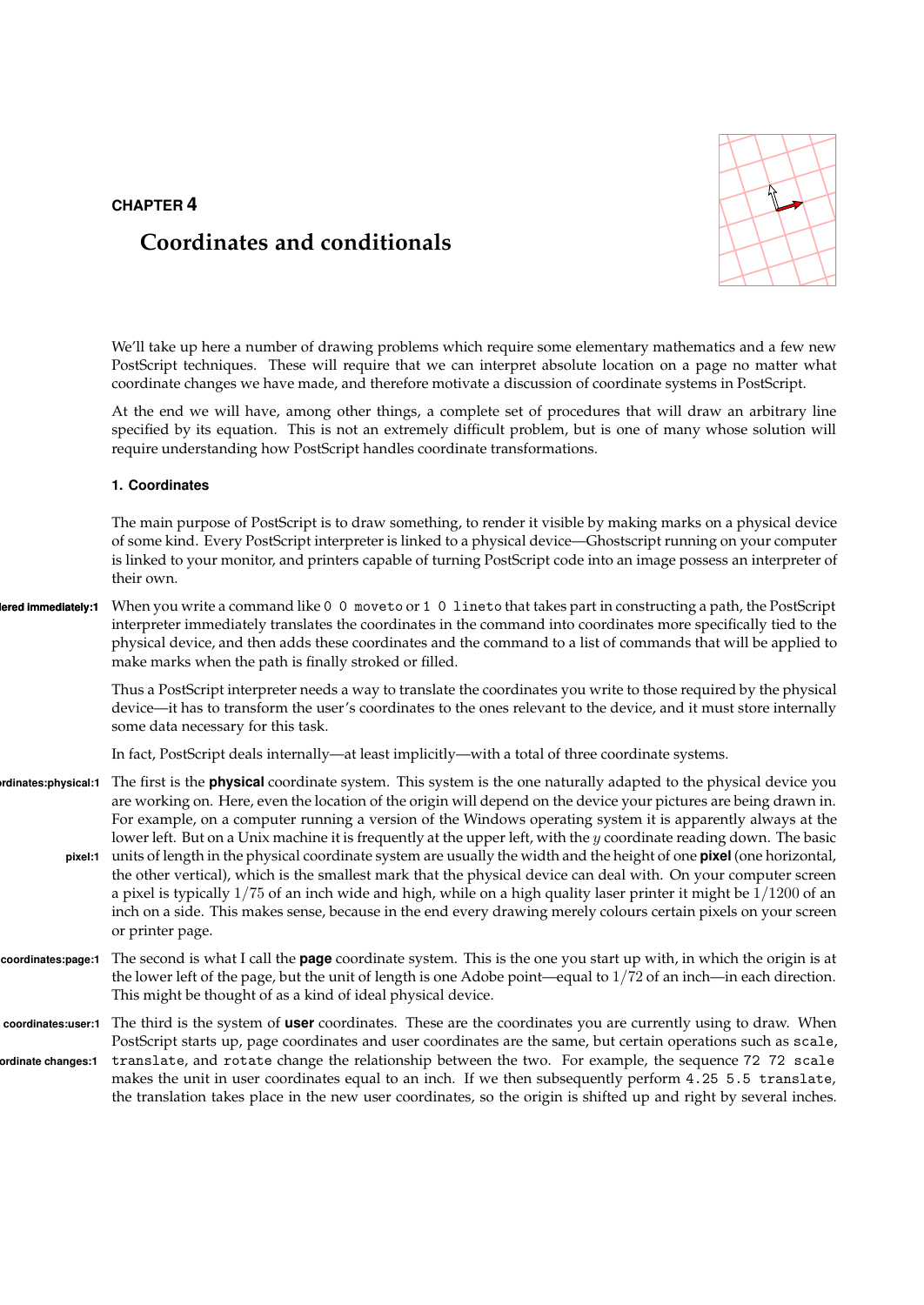This is the same as if we had done 306 396 translate before we scaled to inches, since  $306 = 4.25 \cdot 72$  and  $396 = 5.5 \cdot 72.$ 

At all times, PostScript maintains internally the data required to change from user to physical coordinates, and implicitly the data required to change from user to page coordinates as well. The formula used to transform coordinates from one system to another involves six numbers, and looks like this:

$$
x_{\text{physical}} = ax_{\text{user}} + cy_{\text{user}} + e
$$

$$
y_{\text{physical}} = bx_{\text{user}} + dy_{\text{user}} + f
$$

PostScript stores these six numbers  $a$ ,  $b$ , etc. in a data structure we shall see more of a bit later.

tormations: affine: 2 Coordinate changes like this are called **affine coordinate transformations**. An affine transformation is a comformations:linear:2 bination of a linear transformation with a shift of the origin. One good way to write the formula for an affine coordinate transformation is in terms of a matrix:

$$
[x_{\bullet} \quad y_{\bullet}] = [x \quad y] \begin{bmatrix} a & b \\ c & d \end{bmatrix} + [e \quad f].
$$

The  $2 \times 2$  matrix is called the **linear** component of the coordinate transformation, and the vector added on is called its translation component. The translation component records where the origin is transformed to, and the linear component records how relative positions are transformed.

Affine transformations are characterized by the geometric property that they take lines to lines. They also have the stronger property that they take parallel lines to parallel lines. Linear transformations have in addition the property that they take the origin to itself. The following can be rigourously proven:

• An affine transformation of the plane takes lines to lines and parallel lines. Conversely, any transformation of the plane with these properties is an affine transformation.

nations:projective:2 Later on, we shall see also a third class of transformations of the plane called **projective transformations** (related to perspective viewing). These are not built into PostScript as affine transformations are.

> I have said that PostScript uses six numbers to transform user coordinates to physical coordinates, and that these six numbers change if you put in commands like scale, translate, and rotate. It might be useful to track how things go as a program proceeds. In this example, I'll assume that the physical coordinates are the same as page coordinates. When PostScript starts up the user coordinates  $(x_0, y_0)$  are the same as page coordinates.

$$
x_{\text{page}} = x_0
$$
  

$$
y_{\text{page}} = y_0.
$$

or

$$
[x_{\text{page}} \quad y_{\text{page}}] = [x_0 \quad y_0] \begin{bmatrix} 1 & 0 \\ 0 & 1 \end{bmatrix}.
$$

If we perform 306 396 translate, we find ourselves with new coordinates  $(x_1, y_1)$ . The page coordinates of the new origin are (306, 396). The command sequence x y moveto now refers to the point which in page coordinates is  $(x + 306, y + 396)$ . We thus have

$$
[x_0 \quad y_0] = [x_1 \quad y_1] + [306 \quad 396]
$$

or

$$
[x_{\text{page}} \quad y_{\text{page}}] = [x_1 \quad y_1] \begin{bmatrix} 1 & 0 \\ 0 & 1 \end{bmatrix} + [306 \quad 396] .
$$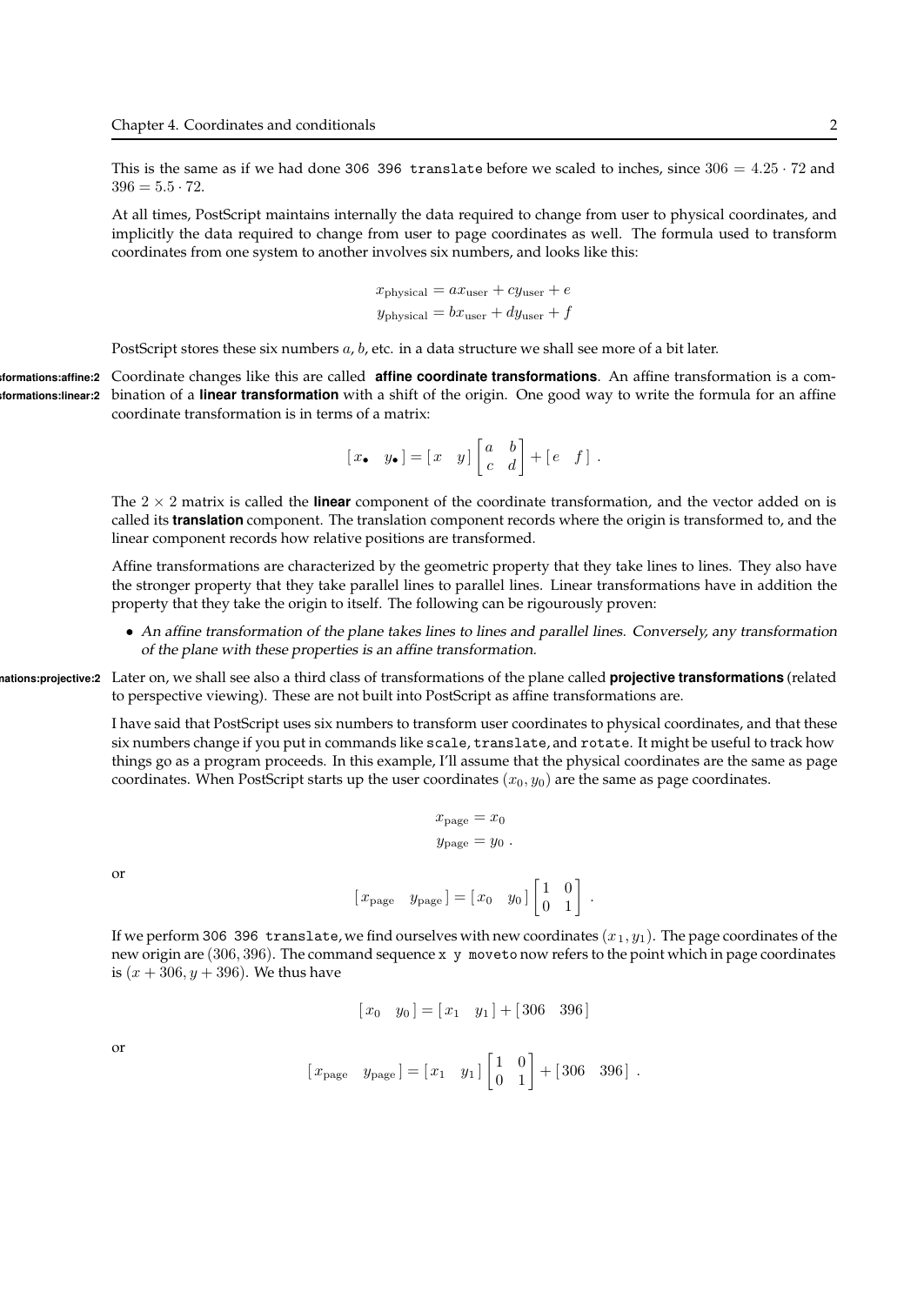If we now perform 72 72 scale, we find ourselves with a new coordinate system  $(x_2, y_2)$ . The origin doesn't change, but the command 1 1 moveto moves to the point which was  $(72, 72)$  a moment ago, and  $(72 + 306, 72 + 12)$ 396) before that.

$$
\begin{bmatrix} x_1 & y_1 \end{bmatrix} = \begin{bmatrix} x_2 & y_2 \end{bmatrix} \begin{bmatrix} 72 & 0 \\ 0 & 72 \end{bmatrix}
$$

$$
\begin{bmatrix} x_{\text{page}} & y_{\text{page}} \end{bmatrix} = \begin{bmatrix} x_2 & y_2 \end{bmatrix} \begin{bmatrix} 72 & 0 \\ 0 & 72 \end{bmatrix} + \begin{bmatrix} 306 & 396 \end{bmatrix}.
$$

If we now put in 90 rotate we have new coordinates  $(x_3, y_3)$ . The command 1 1 moveto moves to the point which was  $(-1, 1)$  a moment ago.

or

or

$$
\begin{bmatrix} x_2 & y_2 \end{bmatrix} = \begin{bmatrix} x_3 & y_3 \end{bmatrix} \begin{bmatrix} 0 & 1 \\ -1 & 0 \end{bmatrix}
$$

$$
\begin{bmatrix} x_{\text{page}} & y_{\text{page}} \end{bmatrix} = \begin{bmatrix} x_3 & y_3 \end{bmatrix} \begin{bmatrix} 0 & 1 \\ -1 & 0 \end{bmatrix} \begin{bmatrix} 72 & 0 \\ 0 & 72 \end{bmatrix} + \begin{bmatrix} 306 & 396 \end{bmatrix}
$$

$$
= \begin{bmatrix} x_3 & y_3 \end{bmatrix} \begin{bmatrix} 0 & 72 \\ -72 & 0 \end{bmatrix} + \begin{bmatrix} 306 & 396 \end{bmatrix}.
$$

The point is that coordinate changes accumulate. We'll see later (in §5) more about how this works.

#### 2. How PostScript stores coordinate transformations

The data determining an affine coordinate change

$$
[\mathbf{x}, \quad y_{\bullet}] = [\mathbf{x} \quad y] \begin{bmatrix} a & b \\ c & d \end{bmatrix} + [\mathbf{e} \quad f]
$$

**xirixis:PostScript:3** are stored in PostScript in an **array** [a b c d e f] of length six, which it calls a **matrix**. (We'll look at arrays in more detail in the next chapter, and we'll see in a short while why the word 'matrix' is used.) PostScript has currentmatrix:3 several operators which allow you to find out what these arrays are, and to manipulate them.

| Command sequence     | Effect                                              |
|----------------------|-----------------------------------------------------|
| matrix currentmatrix | Puts the current transformation matrix on the stack |

nt transformation:3 There are good reasons why this is a little more complicated than you might expect. The **current transformation** matrix or CTM holds data giving the current transformation from user to physical coordinates. Here the command matrix puts an array [1 0 0 1 0 0] on the stack (the identity transformation), and currentmatrix stores the current transformation matrix entries in this array. The way this works might seem a bit strange, but it restricts us from manipulating the CTM too carelessly.

For example, we might try this at the beginning of a program and get

matrix currentmatrix == [1.33333 0 0 1.33333 0 0 ]

 $==:3$  The difference between  $=$  and  $==$ , which both pop and display the top of the stack, is that the second displays the contents of arrays, which is what we want to do here, while = does not.

The output we get here depends strongly on what kind of machine we are working on. The one here was a laptop running Windows 95. Windows 95 puts a coordinate system in every window with the origin at lower left, with one unit of length equal to the width of a pixel. The origin is thus the same as that of the default PostScript coordinate system, but the unit size might not match. In fact, we can read off from what we see here that on my laptop that one Adobe point is  $4/3$  pixels wide.

Exercise 1. What is the screen resolution of this machine in DPI (dots per inch)?

As we perform various coordinate changes, the CTM will change drastically. But we can always recover what it defaultmatrix:3 was at start-up by using the command defaultmatrix.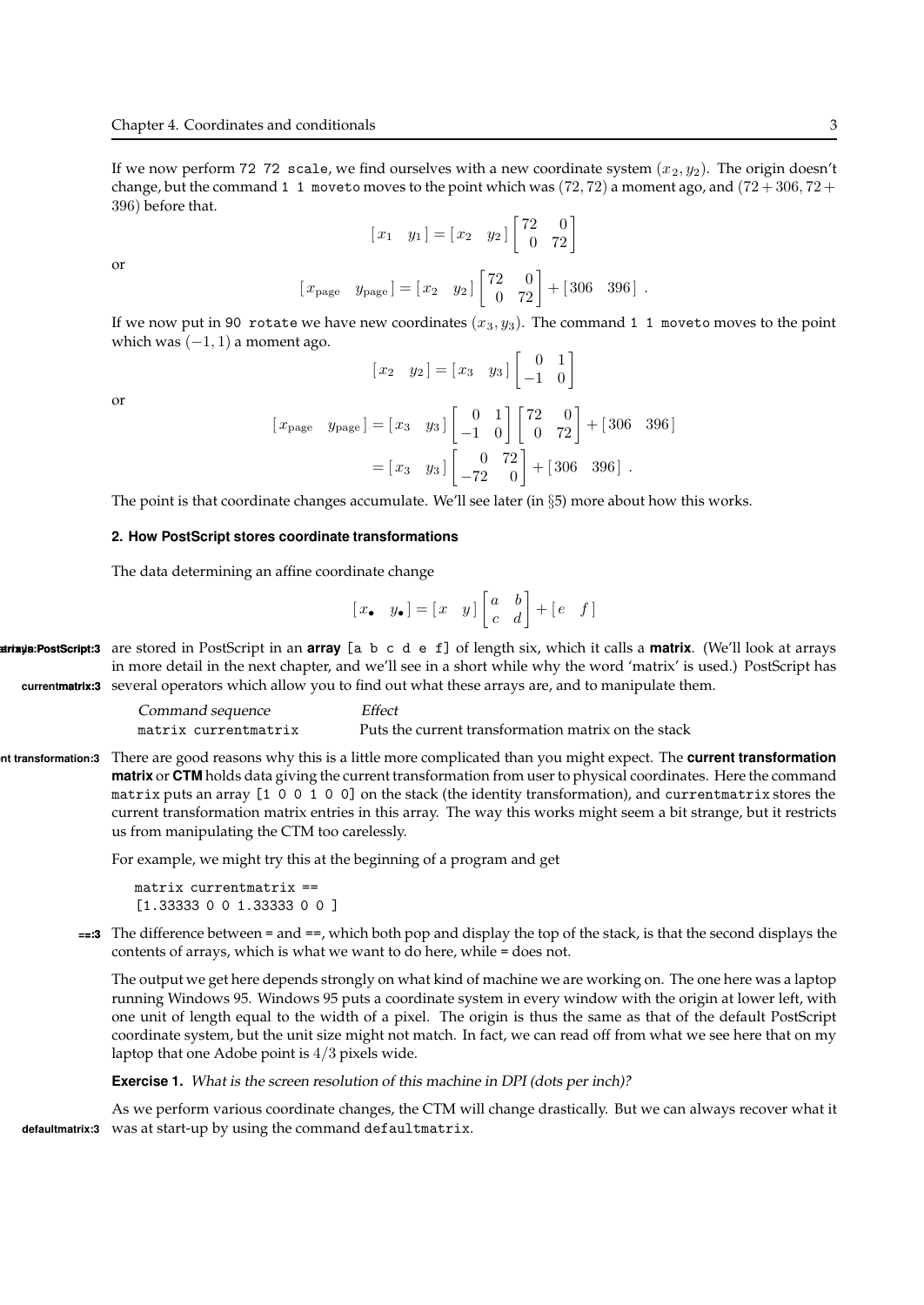matrix defaultmatrix Puts the original transformation matrix on the stack

The **default matrix** holds the transformation from page to physical coordinates. Thus at the start of a PostScript program, the commands defaultmatrix and currentmatrix will have the same effect.

We can solve the equations

$$
\begin{bmatrix} x & \mathbf{y} \\ \mathbf{y} & \mathbf{y} \end{bmatrix} = \begin{bmatrix} x & y \end{bmatrix} \begin{bmatrix} a & b \\ c & d \end{bmatrix} + \begin{bmatrix} e & f \end{bmatrix}
$$

for x and y in terms of  $x_{\bullet}$  and  $y_{\bullet}$ . The transformation taking  $x_{\bullet}$  and  $y_{\bullet}$  to x and y is the transformation inverse to the original. Explicitly, from

$$
P_{\bullet} = PA + v
$$

we get

$$
P = P_{\bullet}A^{-1} - vA^{-1}
$$

so it is again an affine transformation. PostScript has an operator that calculates it. The composition of two affine convertmatrix:4 transformations is also an affine transformation that PostScript can calculate:

| M matrix invertmatrix   | Puts the transformation matrix inverse to $M$ on the stack |
|-------------------------|------------------------------------------------------------|
| A B matrix concatmatrix | Puts the product AB on the stack                           |

Here, M, A, B, are transformation 'matrices'—arrays of 6 numbers.

Thus, the following procedure returns the 'matrix' corresponding to the transformation from user to page coordinates:

```
/user-to-page-matrix {
 matrix currentmatrix
 matrix defaultmatrix
 matrix invertmatrix
 matrix concatmatrix
} def
```
To see why, let  $C$  be the matrix transforming user coordinates to physical coordinates, which we can read off with the command currentmatrix. Let  $D$  be the default matrix we get at start-up.



The transformation from the current user coordinate system to the original one is therefore the matrix product  $CD^{-1}$ : C takes user coordinates to physical ones, and the inverse of D takes these back to page coordinates.

For most purposes, you will not need to use invertmatrix or concatmatrix. The transformation from user to transform:4 physical coordinates, and back again, can be carried out explicitly in PostScript with the commands transform itransform:4 and itransform. At any point in a program the sequence x y transform will return the physical coordinates of the point whose user coordinates are  $(x, y)$ , and the sequence x y itransform will return the user coordinates of the point whose physical coordinates are  $(x, y)$ . If m is a matrix then

x y m transform

will transform  $(x, y)$  by m, and similarly for x y m itransform. Thus

x y transform matrix defaultmatrix itransform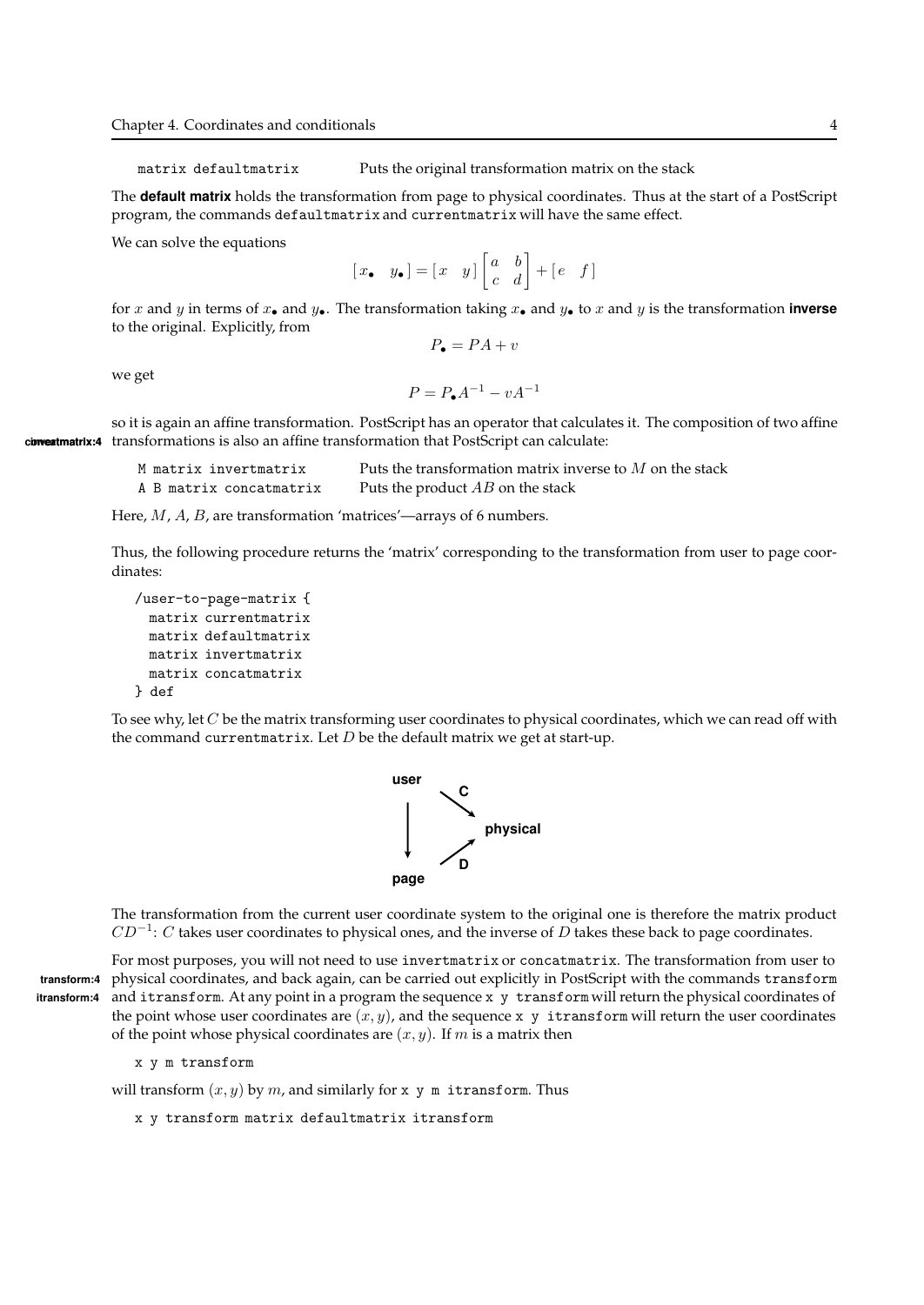will return the page coordinates of  $(x, y)$ .

The operators transform and itransform are somewhat unusual among PostScript operators in that their effect depends on the type of data on the stack when they are used. You, too, can define procedures that behave like type:4 this, by using the type operator to see what kind of stuff is on the stack before acting.

Exercise 2. Write a procedure page-to-user with two arguments x y which returns on the stack the user coordinates of the point whose page coordinates are x y. And also user-to-page.

## 3. Picturing the coordinate system

In trying to understand how things work with coordinate changes, it might be helpful to show some pictures of the two coordinate systems, the user's and the page's, in different circumstances. (Recall that the page coordinate system is for a kind of imaginary physical device.)

The basic geometric property of an affine transformation is that it takes parallelograms to parallelograms, and so does its inverse. Here are several pictures of how the process works. On the left in each figure is a sequence of commands, and on the right is how the resulting coordinate grid lies over the page.



In this figure, the user unit is one inch, and a grid at that spacing is drawn at the right.

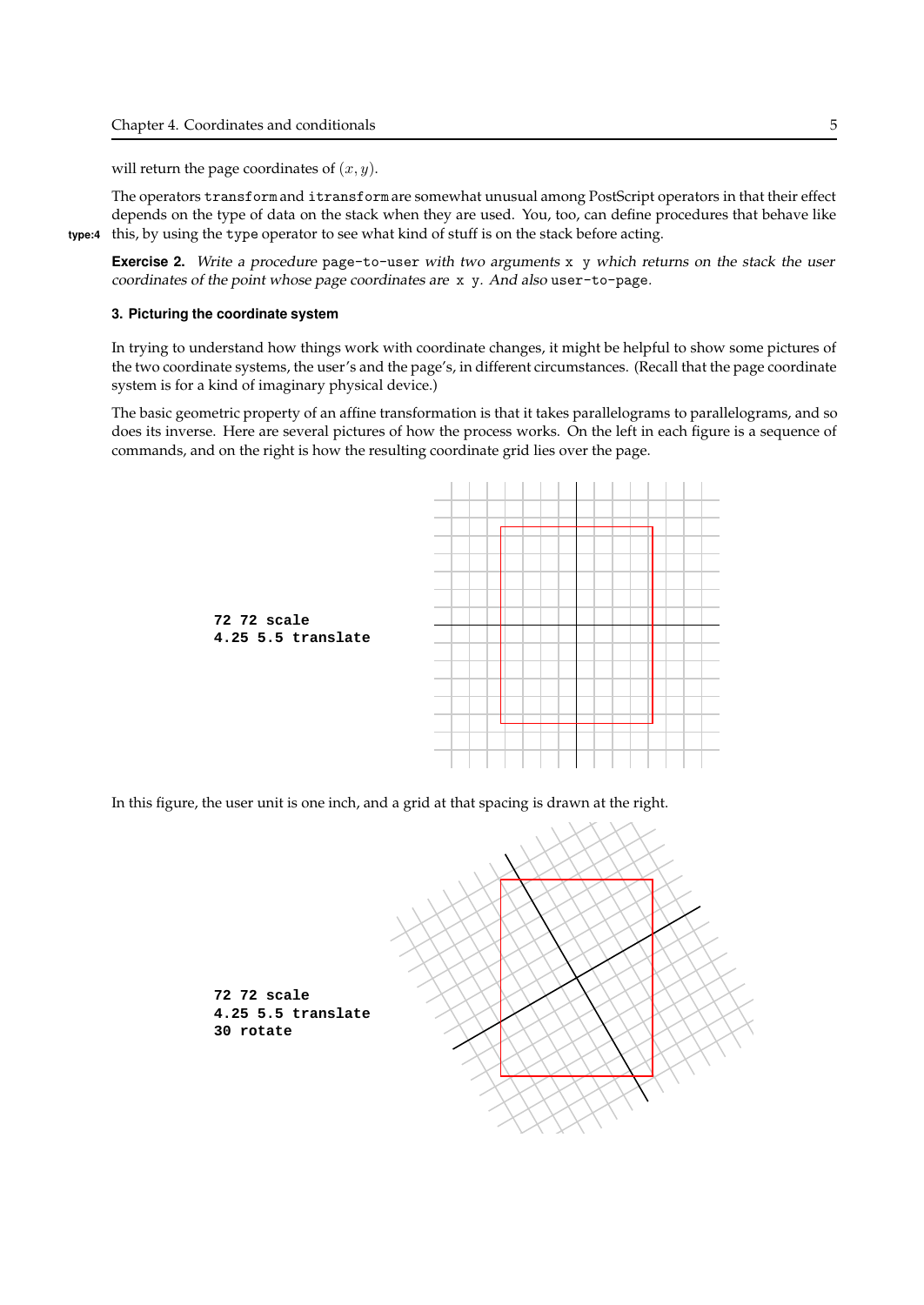A line drawn in user coordinates is drawn on the page after rotation of  $30^{\circ}$  relative to what it was drawn as before.



A combination of rotations and scales can have odd effects after a scale where the  $x$ -scale and the  $y$ -scale are distinct. This is non-intuitive, but happens because after such a scale rotations take place in that skewed metric.

#### 4. Moving into three dimensions

It turns out to be convenient, when working with affine transformations in two dimensions, to relate them to linear transformations in three dimensions.

The basic idea is to associate to each point  $(x, y)$  in 2D the point  $(x, y, 1)$  in 3D. In other words, we are embedding the two-dimensional  $(x, y)$  plane in three dimensions by shifting it up one unit in height. The main point is that the affine 2D transformation

$$
[\mathbf{x}, \quad y_{\bullet}] = [\mathbf{x} \quad y] \begin{bmatrix} a & b \\ c & d \end{bmatrix} + [\mathbf{e} \quad f]
$$

can be rewritten in terms of the linear 3D transformation

$$
\begin{bmatrix} x_{\bullet} & y_{\bullet} & 1 \end{bmatrix} = \begin{bmatrix} x & y & 1 \end{bmatrix} \begin{bmatrix} a & b & 0 \\ c & d & 0 \\ e & f & 1 \end{bmatrix}.
$$

You should check by explicit calculation to see that this is true. In other words, the special  $3 \times 3$  matrices of the form

$$
\begin{bmatrix} a & b & 0 \\ c & d & 0 \\ e & f & 1 \end{bmatrix}
$$

are essentially affine transformations in two dimensions, if we identify 2D vectors  $[x, y]$  with 3D vectors  $[x, y, 1]$ obtained by tacking on 1 as last coordinate. This identifies the usual 2D plane, not with the plane  $z = 0$ , but with  $z = 1$ . One advantage of this association is that if we perform two affine transformations successively

$$
\begin{aligned}\n[x \quad y] \longmapsto [x_1 \quad y_1] &= [x \quad y] \begin{bmatrix} a & b \\ c & d \end{bmatrix} + [e \quad f] \\
[x_1 \quad y_1] \longmapsto [x_2 \quad y_2] &= [x_1 \quad y_1] \begin{bmatrix} a_1 & b_1 \\ c_1 & d_1 \end{bmatrix} + [e_1 \quad f_1]\n\end{aligned}
$$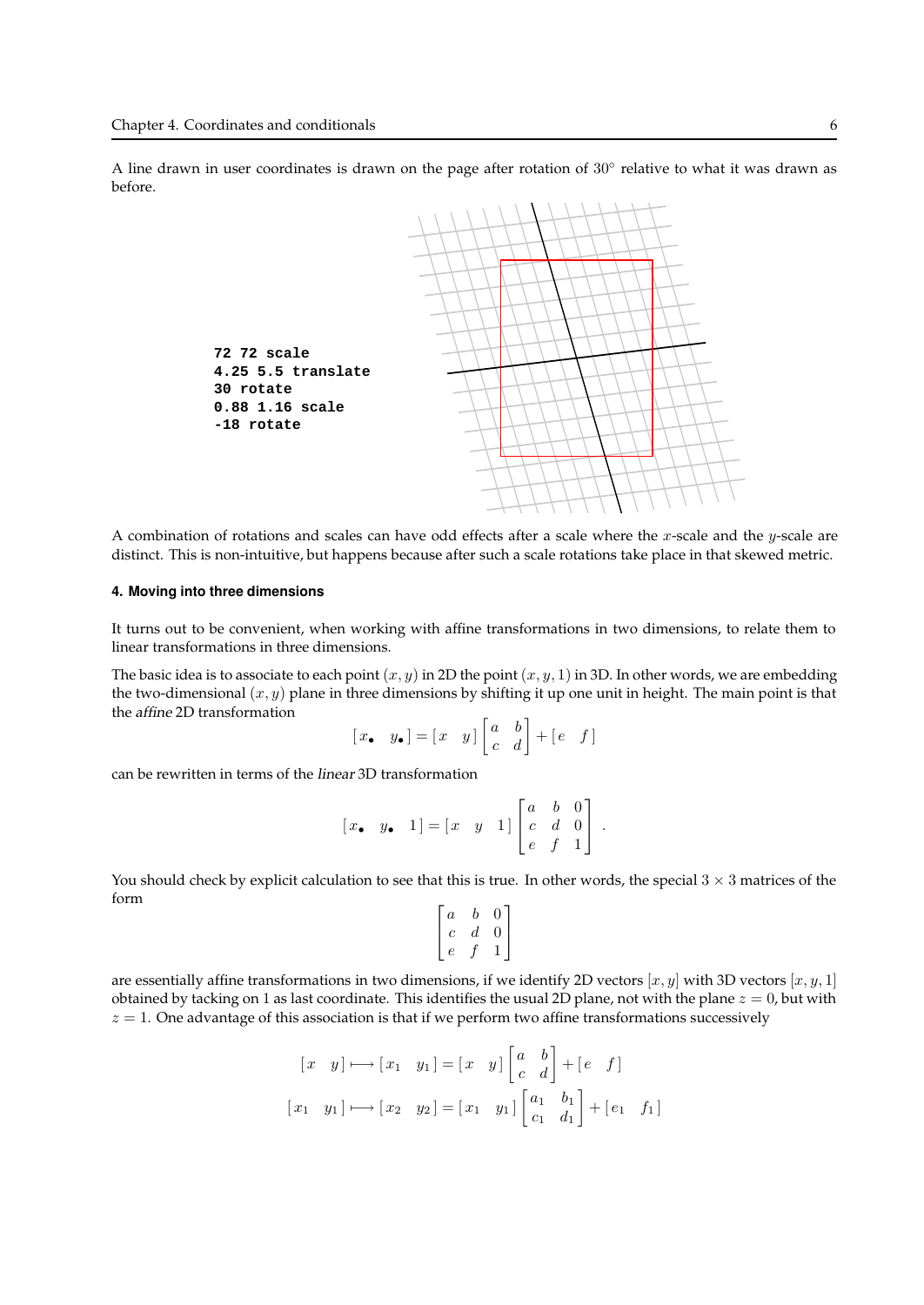then the composition of the two corresponds to the product of the two associate  $3 \times 3$  matrices

$$
\begin{bmatrix} a & b & 0 \ c & d & 0 \ e & f & 1 \end{bmatrix} \begin{bmatrix} a_1 & b_1 & 0 \ c_1 & d_1 & 0 \ e_1 & f_1 & 1 \end{bmatrix}.
$$

This makes the rule for calculating the composition of affine transformations relatively easy to remember.

There are other advantages to moving 2D points into 3D. A big one involves calculating the effect of coordinate ines: equations of:7 changes on the equations of lines. For example, the line  $x+y-100 = 0$  is visible in the default coordinate system as a line that crosses the screen at lower left from  $(0, 100)$  to  $(100, 0)$ . If we then 100 50 translate we will be operating in a new coordinate system where the new origin is at the point that used to be (100, 50). The line that was formerly  $x + y - 100 = 0$  will have a new equation in the new coordinates.



The line itself is something that doesn't change—in practical terms it's that same collection of pixels at the lower left—but its representation by an equation will change. What is the new equation? We have

$$
x_{\bullet} = x - 100, \quad y_{\bullet} = y - 50
$$

so

$$
x + y - 100 = (x• + 100) + (y• + 50) - 100 = x• + y• - 50.
$$

Now let's look at the general case. The equation of the line

$$
Ax + By + C = 0
$$

can be expressed purely in terms of matrix multiplication as

$$
\begin{bmatrix} x & y & 1 \end{bmatrix} \begin{bmatrix} A \\ B \\ C \end{bmatrix} = 0 \, .
$$

This makes it simple to answer the following question:

• Suppose we perform an affine coordinate change

$$
[x \quad y] \longmapsto [x \bullet y \bullet] = [x \quad y] \begin{bmatrix} a & b \\ c & d \end{bmatrix} + [e \quad f].
$$

If the equation of a line in  $(x, y)$  coordinates is  $Ax + By + C = 0$ , what is it in terms of  $(x_{\bullet}, y_{\bullet})$  coordinates? For example, if we choose new coordinates to be the old ones rotated by  $90^{\circ}$ , then the old x-axis becomes the new y-axis, and vice-versa.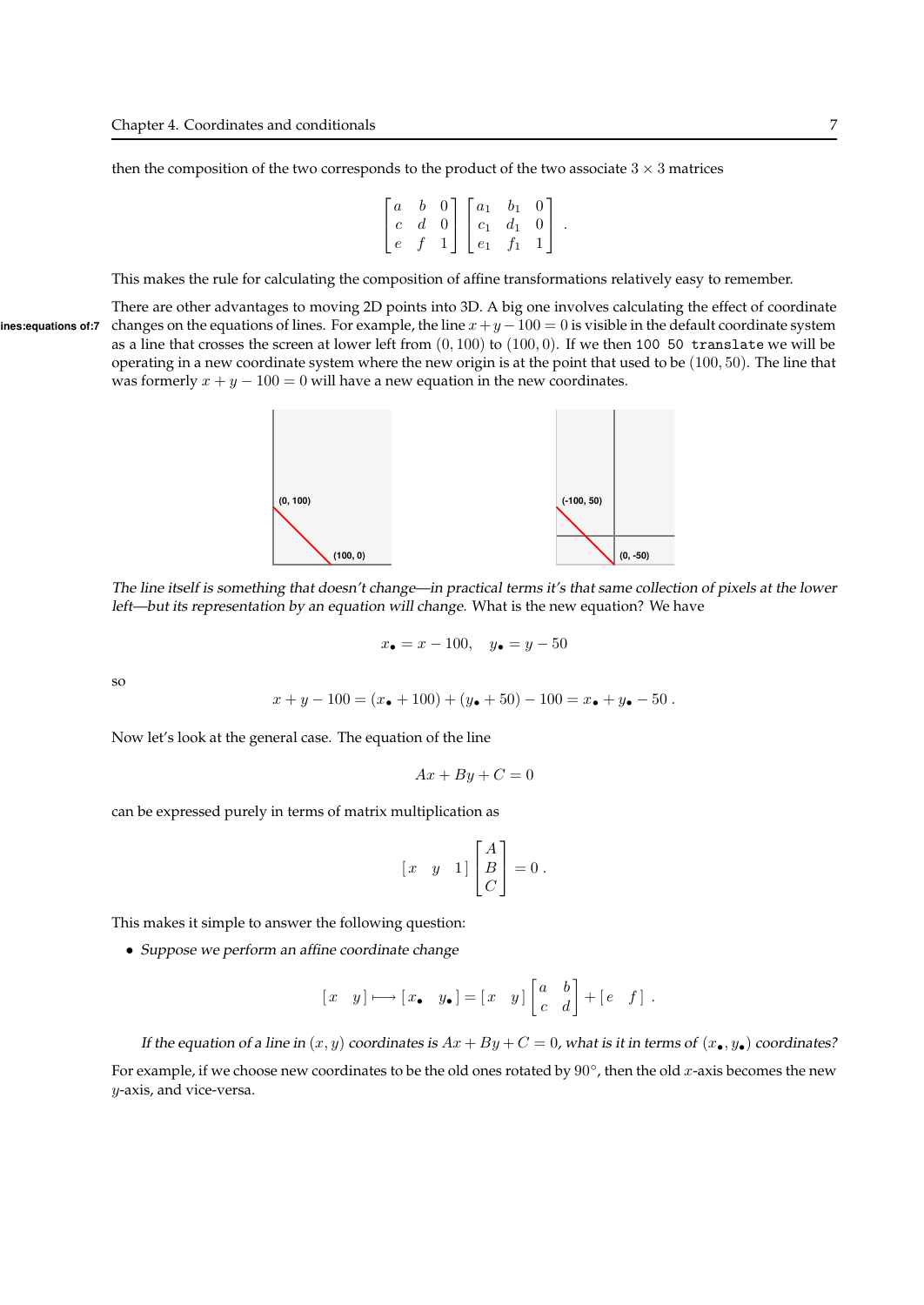How to answer the question? The equation we start with is

$$
\begin{bmatrix} x & y & 1 \end{bmatrix} \begin{bmatrix} A \\ B \\ C \end{bmatrix} = 0 \, .
$$

We have

$$
[x, y, 1] = [x, y, 1] \begin{bmatrix} a & b & 0 \ c & d & 0 \ e & f & 1 \end{bmatrix}, \qquad [x, y, 1] = [x, y, 1] \begin{bmatrix} a & b & 0 \ c & d & 0 \ e & f & 1 \end{bmatrix}^{-1}
$$

therefore

$$
Ax + By + C = \begin{bmatrix} x & y & 1 \end{bmatrix} \begin{bmatrix} A \\ B \\ C \end{bmatrix}
$$

$$
= \begin{bmatrix} x & y & 1 \end{bmatrix} \begin{bmatrix} a & b & 0 \\ c & d & 0 \\ e & f & 1 \end{bmatrix}^{-1} \begin{bmatrix} A \\ B \\ C \end{bmatrix}
$$

$$
= \begin{bmatrix} x & y & 1 \\ a & b & 0 \end{bmatrix} \begin{bmatrix} A_0 \\ B_1 \\ C_2 \end{bmatrix}
$$

$$
= A_0 x_0 + B_0 y_0 + C_0
$$

$$
\begin{bmatrix} A_1 \end{bmatrix} \begin{bmatrix} a & b & 0 \end{bmatrix}^{-1} \begin{bmatrix} A \end{bmatrix}
$$

if

$$
\begin{bmatrix} A_{\bullet} \\ B_{\bullet} \\ C_{\bullet} \end{bmatrix} = \begin{bmatrix} a & b & 0 \\ c & d & 0 \\ e & f & 1 \end{bmatrix}^{-1} \begin{bmatrix} A \\ B \\ C \end{bmatrix}.
$$

To summarize:

• If we change coordinates according to the formula

$$
\begin{bmatrix} x & y & 1 \end{bmatrix} = \begin{bmatrix} x & y & 1 \end{bmatrix} \begin{bmatrix} a & b & 0 \\ c & d & 0 \\ e & f & 1 \end{bmatrix}
$$

then the line  $Ax + By + C = 0$  is the same as the line  $A_{\bullet}x_{\bullet} + B_{\bullet}y_{\bullet} + C_{\bullet} = 0$ , where

$$
\begin{bmatrix} A_{\bullet} \\ B_{\bullet} \\ C_{\bullet} \end{bmatrix} = \begin{bmatrix} a & b & 0 \\ c & d & 0 \\ e & f & 1 \end{bmatrix}^{-1} \begin{bmatrix} A \\ B \\ C \end{bmatrix}.
$$

To go with this result, it is useful to know that

$$
\begin{bmatrix} A & 0 \\ v & 1 \end{bmatrix}^{-1} = \begin{bmatrix} A^{-1} & 0 \\ -vA^{-1} & 1 \end{bmatrix}
$$

as you can check by multiplying. Here A is a  $2 \times 2$  matrix and  $v$  a row vector. It is also useful to know that

$$
\begin{bmatrix} a & c \\ b & d \end{bmatrix}^{-1} = \begin{bmatrix} d/\Delta & -c/\Delta \\ -b/\Delta & a/\Delta \end{bmatrix}, \qquad \Delta = ad - bc.
$$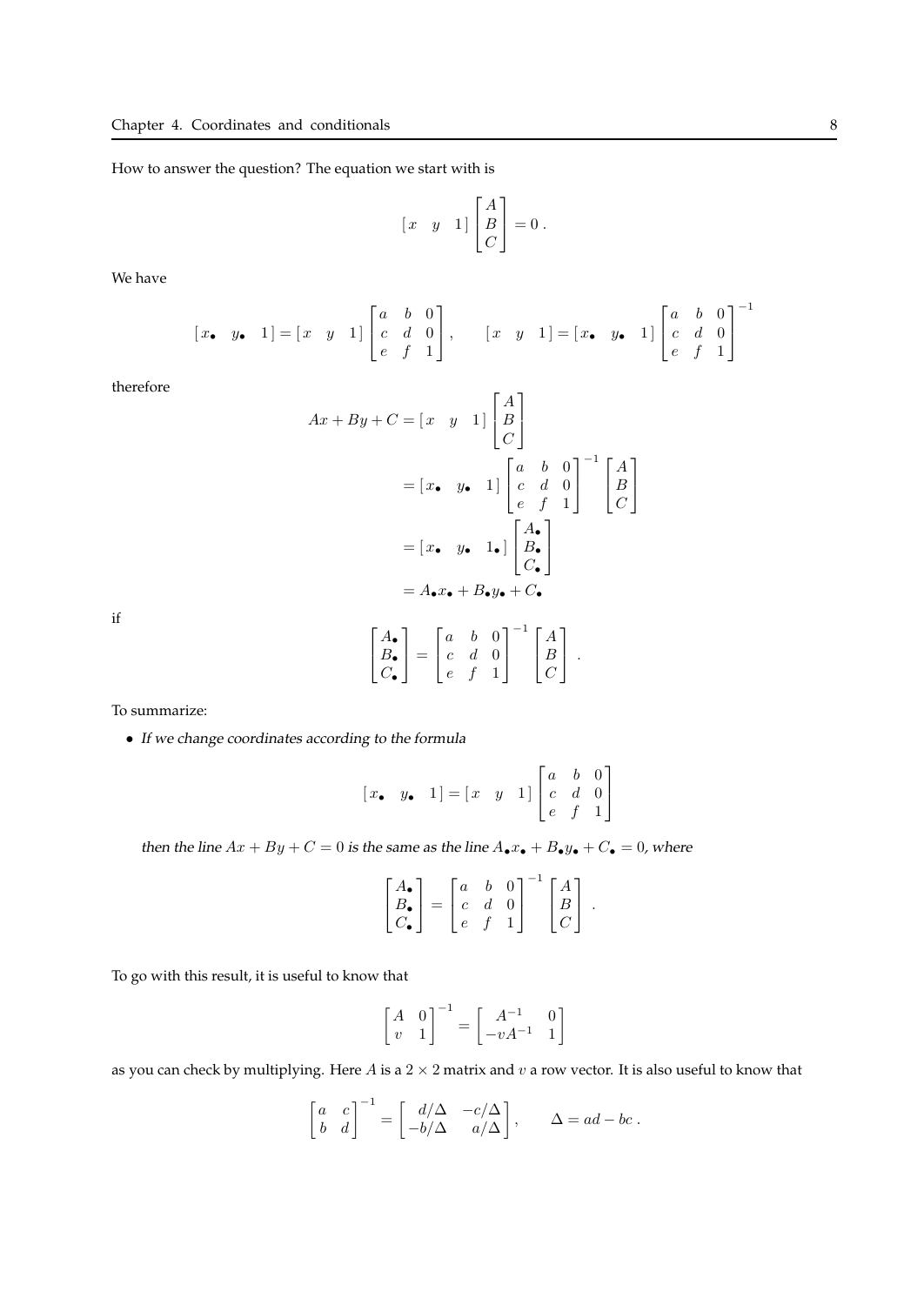Here is a PostScript procedure which has two arguments, a 'matrix' M and and array of three numbers  $A, B$ , and C, which returns on the stack the array of three numbers  $A_{\bullet}$ ,  $B_{\bullet}$ ,  $C_{\bullet}$  which go in the equation for the transform under M of the line  $Ax + By + C = 0$ . The procedure starts by removing its components. It begins this with aload:8 a short command sequence aload pop which spills out the array onto the stack, in order. (The operator aload get:8 puts the array itself on the stack as well, and pop gets rid of it.)

```
/transform-line { 1 dict begin
 aload pop
 /C exch def
 /B exch def
 /A exch def
 /M exch def
 /Minv M matrix invertmatrix def
 \GammaA Minv 0 get mul B Minv 1 get mul add
   A Minv 2 get mul B Minv 3 get mul add
   A Minv 4 get mul B Minv 5 get mul add C add
 ]
 end } def
```
This is the first time arrays have been dealt with directly in this book. In order to understand this program, you ec**avering itelensing:9** should know that

- (1) the items in a PostScript array are indexed starting with 0;
- (2) if A is an array in PostScript, then A i get returns the *i*-th element of A.

Exercise 3. If we set

$$
x_{\bullet} = x + 3, \quad y_{\bullet} = y - 2
$$

what is the equation in  $(x_{\bullet}, y_{\bullet})$  of the line  $x + y = 1$ ?

Exercise 4. If we set

$$
x_{\bullet} = -y + 3, \quad y_{\bullet} = x - 2
$$

what is the equation in  $(x_{\bullet}, y_{\bullet})$  of the line  $x + y = 1$ ?

Exercise 5. If we set

 $x_{\bullet} = x - y + 1, \quad y_{\bullet} = x + y - 1$ 

what is the equation in  $(x_{\bullet}, y_{\bullet})$  of the line  $x + y = 1$ ?

#### 5. How coordinate changes are made

Let's look more closely at how PostScript makes coordinate changes.

Suppose we are working with a coordinate system  $(x_{\bullet}, y_{\bullet})$ . After a scale change

2 3 scale

we'll have new coordinates  $(x, y)$ . What is the relationship between new and old? One unit along the x-axis in the new system spans two in the old, and one along the y-axis spans three of the old. In other words

$$
x_{\bullet} = 2x
$$

$$
y_{\bullet} = 3y
$$

or

$$
\begin{bmatrix} x_{\bullet} & y_{\bullet} \end{bmatrix} = \begin{bmatrix} x & y \end{bmatrix} \begin{bmatrix} 2 & 0 \\ 0 & 3 \end{bmatrix}
$$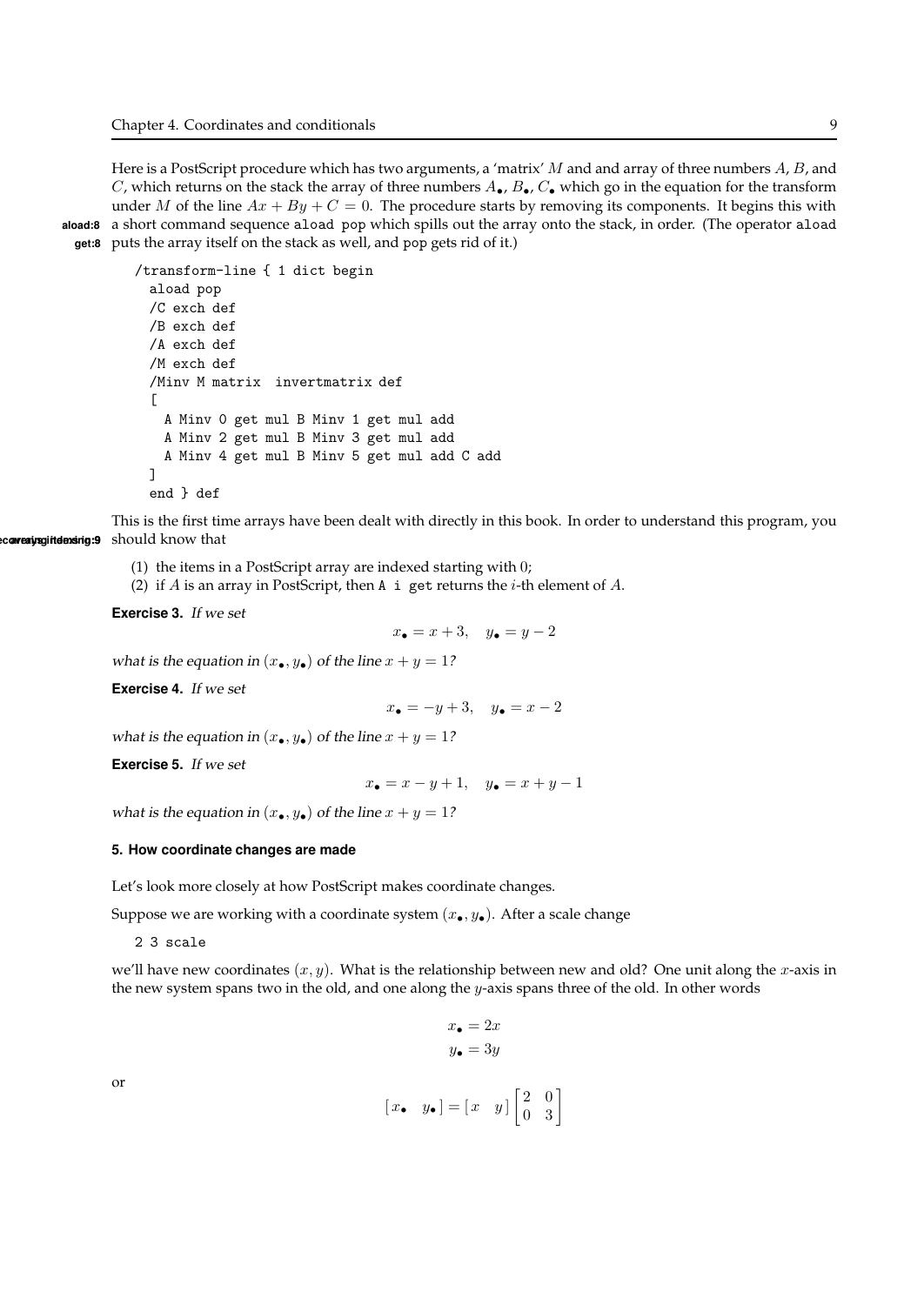or

$$
[x, y, 1] = [x y 1] \begin{bmatrix} 2 & 0 & 0 \\ 0 & 3 & 0 \\ 0 & 0 & 1 \end{bmatrix}.
$$

If  $T_{\bullet}$  is the original CTM then

$$
\begin{bmatrix} x_{\bullet} & y_{\bullet} & 1 \end{bmatrix} T_{\bullet} = \begin{bmatrix} x_{\text{physical}} & y_{\text{physical}} & 1 \end{bmatrix}
$$

and for the new coordinates we have

$$
\begin{bmatrix} x & y & 1 \end{bmatrix} \begin{bmatrix} 2 & 0 & 0 \\ 0 & 3 & 0 \\ 0 & 0 & 1 \end{bmatrix} T_{\bullet} = \begin{bmatrix} x_{\text{physical}} & y_{\text{physical}} & 1 \end{bmatrix}
$$

so that the new CTM is

$$
T = \begin{bmatrix} 2 & 0 & 0 \\ 0 & 3 & 0 \\ 0 & 0 & 1 \end{bmatrix} T_{\bullet}.
$$

This is the general pattern. To each of the basic coordinate-changing commands in PostScript corresponds a  $3 \times 3$ matrix, according to the transformation from new coordinates to old ones:

| a b scale     | $\begin{bmatrix} a & 0 & 0 \\ 0 & b & 0 \\ 0 & 0 & 1 \end{bmatrix}$                      |
|---------------|------------------------------------------------------------------------------------------|
| x rotate      | $\begin{bmatrix} \cos x & \sin x & 0 \\ -\sin x & \cos x & 0 \\ 0 & 0 & 1 \end{bmatrix}$ |
| a b translate | $\begin{bmatrix} 1 & 0 & 0 \\ 0 & 1 & 0 \\ a & b & 1 \end{bmatrix}$                      |

The effect of applying one of these commands is to multiply the current transformation matrix on the **left** by the appropriate matrix.

You can perform such a matrix multiplication explicitly in PostScript. The command sequence

[a b c d e f] concat

has the effect of multiplying the CTM on the left by

$$
\left[ \begin{array}{ccc} a & b & 0 \\ c & d & 0 \\ e & f & 1 \end{array} \right] \ .
$$

You will rarely want to do this. Normally a combination of rotations, scales, and translations will suffice. In fact, every affine transformation can be expressed as such a combination, although it is not quite trivial to find it.

Exercise 6. After operations

72 72 scale 4 5 translate 30 rotate

what is the user-to-page coordinate transformation matrix?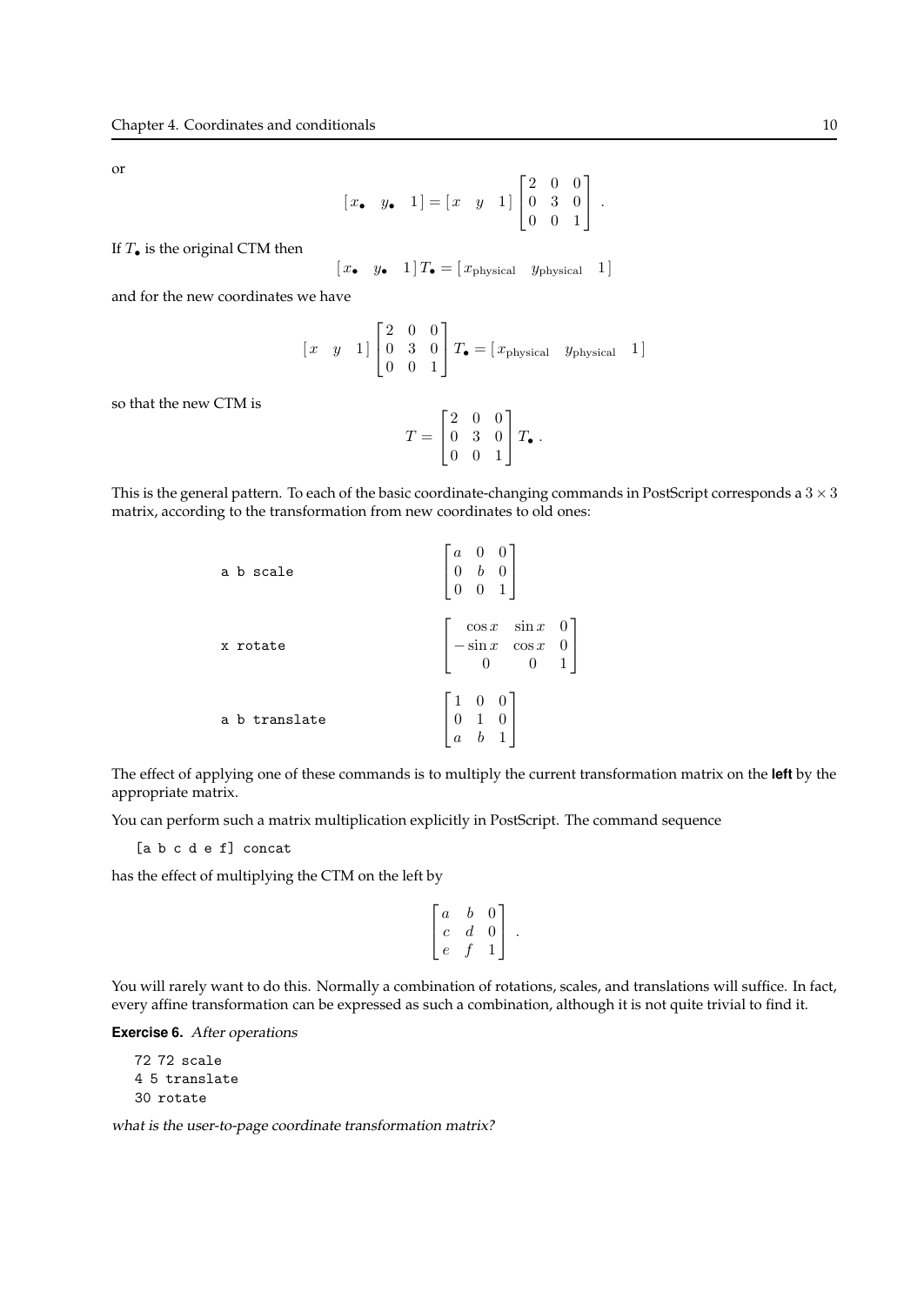**Exercise 7.** Any  $2 \times 2$  matrix A may be expressed as

$$
A = R_1 \begin{bmatrix} s \\ & t \end{bmatrix} R_2
$$

where  $R_1$  and  $R_2$  are rotation matrices. How to find these factors? Write

$$
{}^{t}A A = {}^{t}R_{2} {}^{t}S {}^{t}R_{1} R_{1} S R_{2}
$$

$$
= R_{2}^{-1} S^{2} R_{2}
$$

since  $R^{-1} = {}^t\!R$  for a rotation matrix  $R.$  and  ${}^t\!S = S.$  This means that the diagonal entries of  $S^2$  are the eigenvalues of the symmetric matrix  ${}^t\!A\,A$  and that the rows of  $R_2$  are its eigenvectors. In order to find  $S$  from  $S^2$  the signs of square roots must be chosen. Describe how to do this, and then how to find  $R_1$ . Find this factorization for the shear



Then write <sup>a</sup> PostScript program that combines rotations and scales to draw <sup>a</sup> sheared unit circle around the origin. What shape do you get? Why?

#### 6. Drawing infinite lines: conditionals in PostScript

nestiequationsing:11 We have seen that a line can be described by an equation

$$
Ax + By + C = 0.
$$

Recall that the geometrical meaning of the constants A and B is that the direction  $(A, B)$  is perpendicular to the line, as long as the coordinate system is an **orthogonal** one, where the x and y units are the same and their axes perpendicular.

The problem we now want to take up is this:

• We want to make up <sup>a</sup> procedure with <sup>a</sup> single argument, an array of three coordinates [A B C], whose effect is to draw the part of the line  $Ax + By + C = 0$  visible on the page.

I recall that an argument for a PostScript procedure is an item put onto the stack just before the procedure itself is called. I recall also that generally the best way to use procedures in PostScript to make figures is to use them to build paths, not to do any of the actual drawing. Thus the procedure we are to design, which I will call mkline, will be used like this

newpath [1 1 1] mkline stroke

if we want to draw the visible part of the line  $x + y + 1 = 0$ .

One reason this is not quite a trivial problem is that we are certainly not able to draw the entire infinite line. There is essentially only one way to draw parts of a line in PostScript, and that is to use moveto and lineto to draw a segment of the line, given two points on it. Therefore, the mathematical problem we are looking at is this: If we are given A, B, and C, how can we find two points P and Q with the property that the line segment between them contains all the visible part of the line  $Ax + By + C = 0$ ? We do not have to worry about whether or not the segment  $PQ$  coincides exactly with the visible part; PostScript will handle naturally the problem of ignoring the parts that are not visible. Of course the visible part of the line will exit the page usually at two points, and if we want to do a really professional job, we can at least think about the more refined problem of finding them. But we'll postpone this approach for now.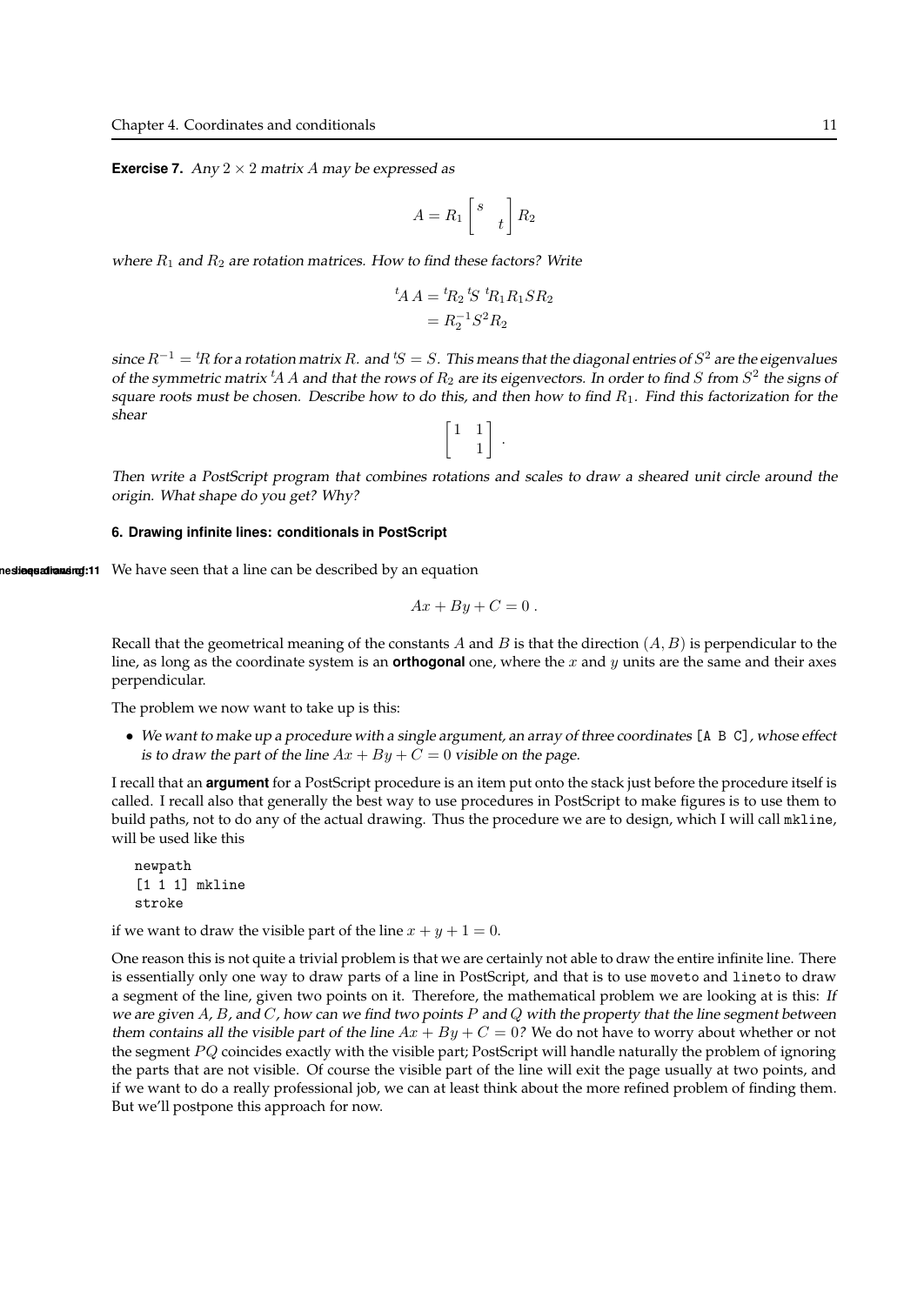Here is the rough idea of our approach: (1) look first at the case where the coordinates system is the initial page coordinate system; (2) reduce the general case to that one.

Suppose for the moment that we are working with page coordinates, with the origin at lower right and units are points. In these circumstances, we shall divide the problem into two cases: (a) that where the line is 'essentially' horizontal; (b) that where it is 'essentially' vertical. We could in fact divide the cases into truly vertical (where  $B = 0$ ) and the rest, but for technical reasons, having B near 0 is almost as bad as having it actually equal to 0. Instead, we want to classify lines as 'essentially horizontal' and 'essentially vertical'. In this scheme, we shall consider a line essentially horizontal if its slope lies between −1 and 1, and otherwise essentially vertical. In other words, we think of it as essentially horizontal if it is more horizontal than vertical. Recalling that if a line has equation  $Ax + By + C = 0$  then the direction  $(A, B)$  is perpendicular to that line, we have the criterion:

• The line  $Ax + By + C = 0$  will be considered 'essentially horizontal' if  $|A| \leq |B|$ , otherwise 'essentially vertical'.

Recall that our coordinate system is in points. The left hand side of the page is therefore at  $x_{\text{left}} = 0$ , the right one at  $x_{\text{right}} = 72 \cdot 8.5 = 612$ . The point is that an essentially horizontal line is guaranteed to intercept both of the lines  $x = x_{\text{left}}$  and  $x = x_{\text{right}}$ . Why? Since A and B cannot both be 0 and  $|A| \leq |B|$  for a horizontal line, we must have  $B \neq 0$  as well. Therefore we can solve to get  $y = (-C - Ax)/B$ , where we choose x to be in turn  $x_{\text{left}}$  and  $x_{\text{right}}$ . In this case, we shall choose for P and Q these intercepts. It may happen that P or Q is not on the edge of the page, and it may even happen that the line segment  $PQ$  is totally invisible, but this doesn't matter. What does matter is that the segment  $PQ$  is guaranteed to contain all of the visible part of the line.



Similarly, an essentially vertical line must intercept the lines across the top and bottom of the page, and in this case  $P$  and  $Q$  shall be these intercepts.

So: we must design a procedure in PostScript that does one thing for essentially horizontal lines, another for essentially vertical ones. We need to use a **test** together with a **conditional** in our procedure.

ta:in PostStatique:12 A test is a command sequence in PostScript which returns one of the **boolean values** true or false on the stack. **ge:12** There are several that we will find useful: le, lt, ge, gt, eq, ne which stand for  $\leq$ ,  $\leq$ ,  $\geq$ ,  $\geq$ ,  $\leq$ , and  $\neq$ . They are used backwards, of course. For example, the command sequence

a b lt

will put true on the stack if  $a < b$ , otherwise false.

gt:12 Here is a sample from a Ghostscript session: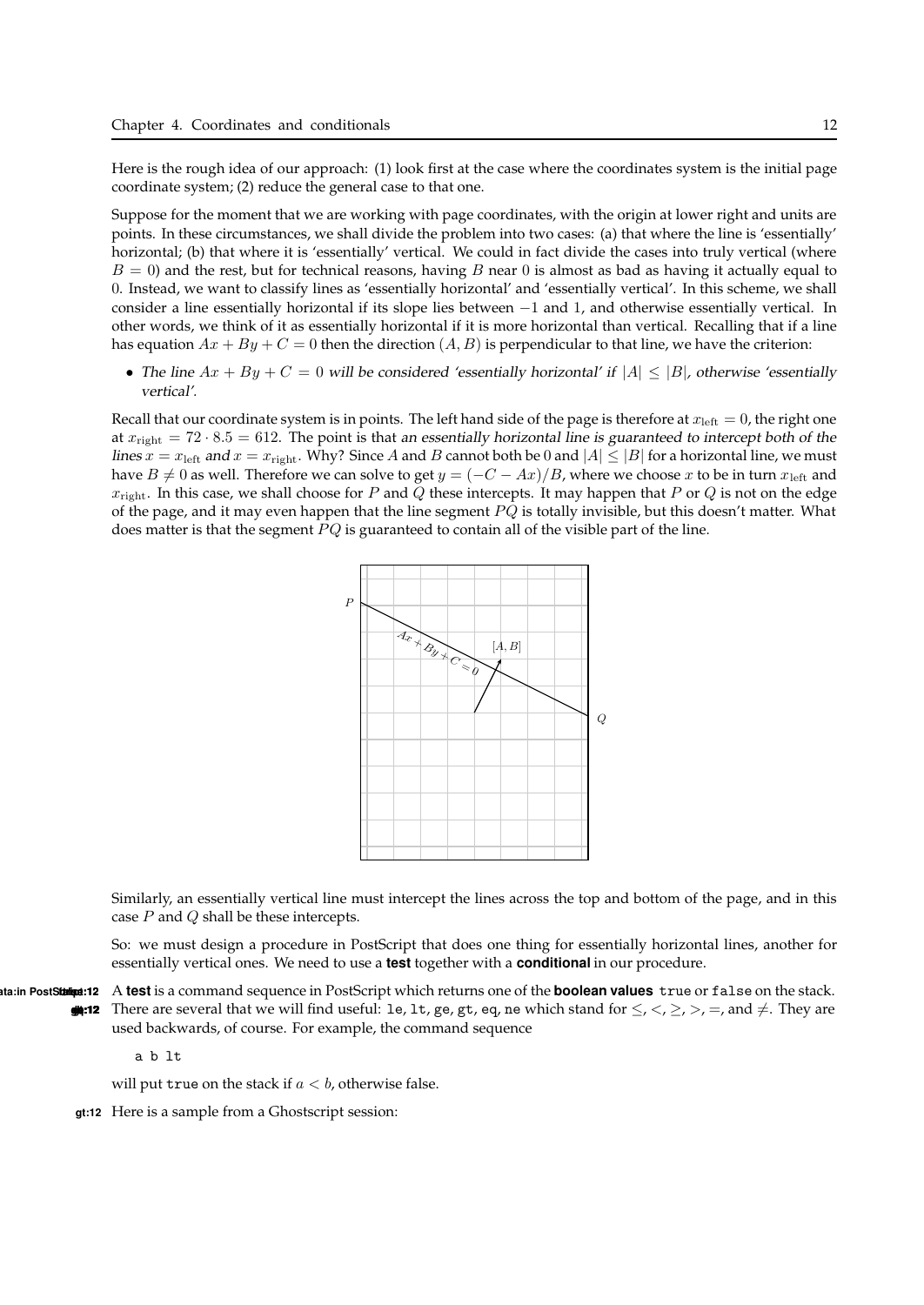Chapter 4. Coordinates and conditionals 13

1 2  $gt =$ false  $2 1 gt =$ true

conditionals:13 A conditional is a command sequence that does one thing in some circumstances, something else in others. The most commonly used form of a conditional is this:

> boolean { ... } { ... } ifelse

That is to say, we include a few commands to perform a test of some kind, following the test with two procedures ifelse:13 and the command ifelse. If the result of the test is true, the first procedure is performed, otherwise the second. Recall that a procedure in PostScript is any sequence of commands, entered on the stack surrounded by { and }.

A slightly simpler form is also possible:

```
boolean
{ ... }
if
```
This performs the procedure if the boolean is true, and otherwise does nothing.

and:13 To apply if or ifelse, normally you apply a test of some kind. You can combine tests with and, not, or.

We now have just about everything we need to write the procedure mkline. Actually, for reasons that will become clear in a moment we make up a procedure called segment-page that instead of building the line returns (i.e. leaves on the stack) the two endpoints  $P$  and  $Q$ , as a pair of arrays of two numbers. We need to recall that  $x$  abs returns the absolute value of x.

```
% [A B C] on stack
/segment-page { 1 dict begin
aload pop
/C exch def
/B exch def
/A exch def
A abs B abs le
{
 /xleft 0 def
 /xright 612 def
 /yleft C A xleft mul add B div neg def
  % y = -C - Ax / B/yright ... def
  [xleft yleft]
  [xright yright]
}{
  ...
} ifelse
end } def
```
I have left a few blank spots—on purpose.

**Exercise 8.** Fill in the ... to get a working procedure. Demonstrate it with a few samples.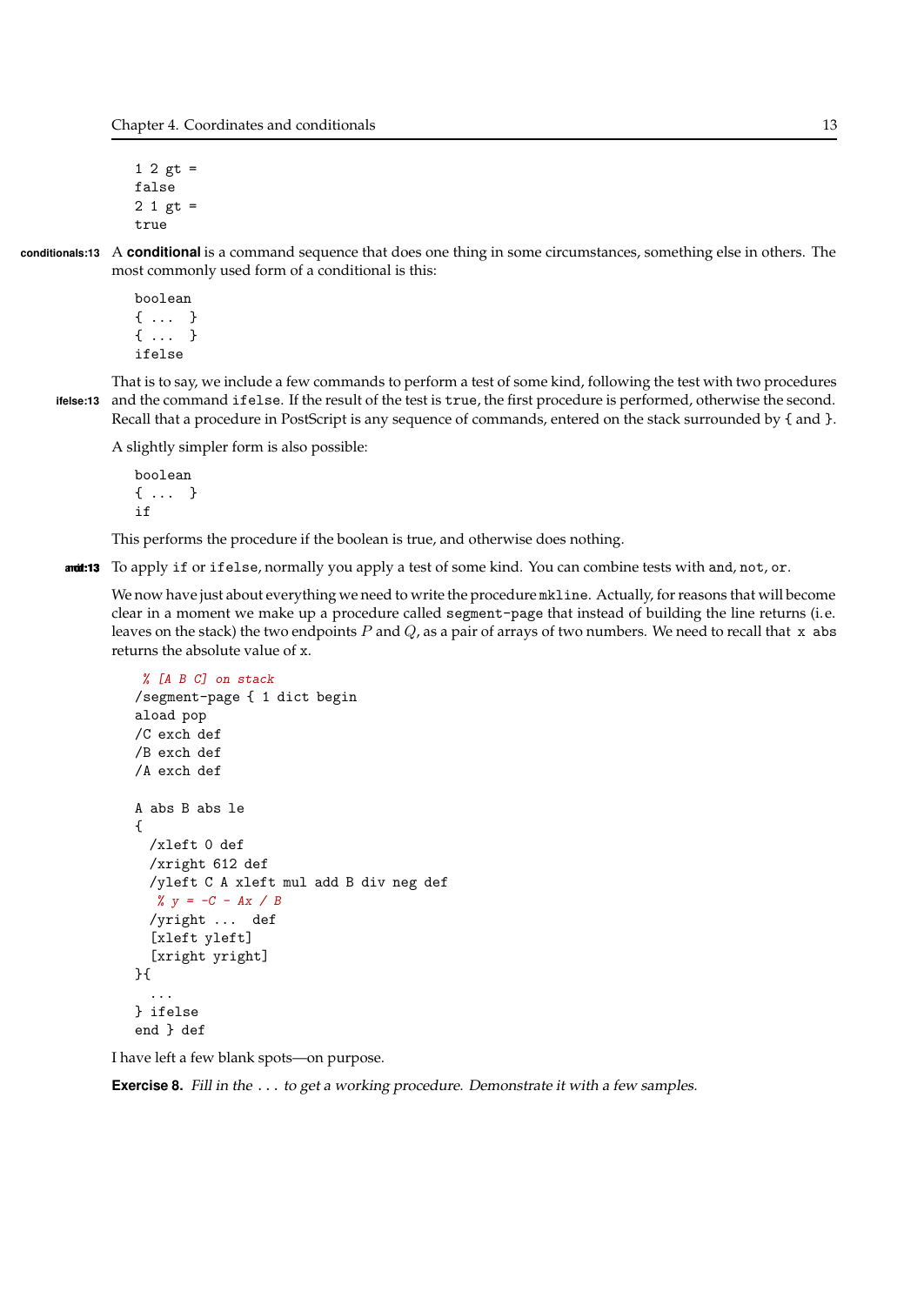**Exercise 9.** Show how to use this procedure in a program that draws the line  $113x + 141y - 300$  in page coordinates.

Now we cease to assume that we are dealing with page coordinates. We would like to make up a similar procedure that works no matter what the user coordinates are. So we are looking for a procedure with a single array argument [A B C] that builds in the current coordinate system, no matter what it may be, a line segment including all of line that's visible on a page. This takes place in three stages: (1) We find the equation of the line in page coordinates; (2) we apply segment-page to find points containing the segment we want to draw, in page coordinates; (3) we transform these points back into user coordinates.

Here is the final routine we want:

```
% [A B C] on stack
/mkline { 1 dict begin
 aload pop
 /C exch def
 /B exch def
 /A exch def
  % T = page to user matrix/Tmatrix defaultmatrix
   matrix currentmatrix
   matrix invertmatrix
   matrix concatmatrix
 def
  % get line in page coordinates
  \GammaA T 0 get mul
    B T 1 get mul add
    A T 2 get mul
    B T 3 get mul add
    T 4 get A mul
    T 5 get B mul add
    C add
 ]
  % find P, Q
 segment-page
  % build the line
 aload pop T transform moveto
 aload pop T transform lineto
end } def
```
Exercise 10. Finish the unfinished procedures you need, and assemble all the pieces into <sup>a</sup> pair of procedures that will include this main procedure. Exhibit some examples of how things work.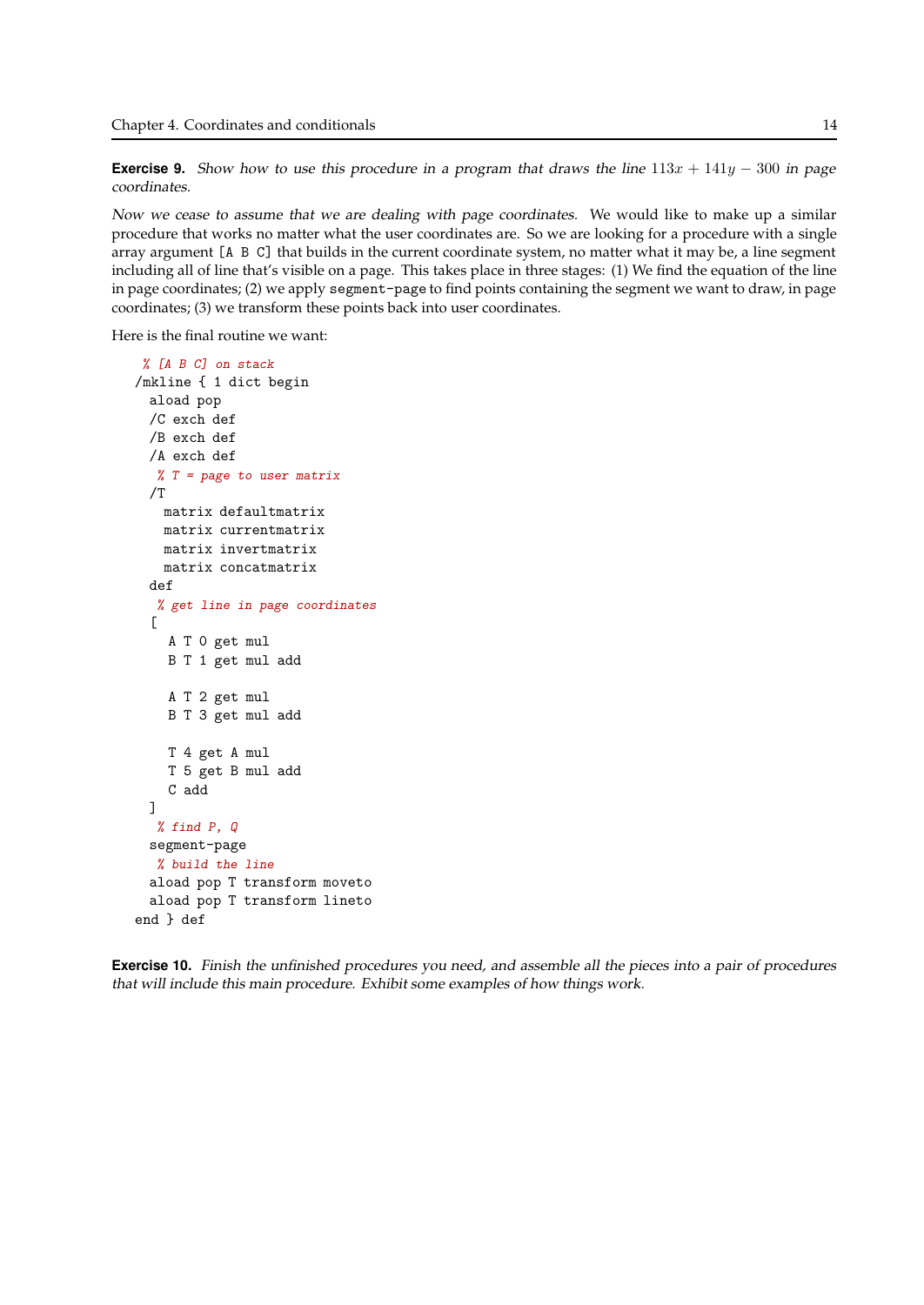#### 7. Another way to draw lines

There is another way to solve the problem posed in this chapter, and that is to find exactly where the line enters and exits the page. This reduces to the following problem: Suppose  $(x_0, y_0)$  and  $(x_1, y_1)$  are the lower left and upper right corners of a rectangle, and  $Ax + By + C = 0$  the equation of a line. How can you find the points where the line intersects the boundary of the rectangle?

There are many possibilities, of course—the line could intersect in 0, 1, or 2 points, and in the course of solving the problem you must decide which. We'll deal with a related problem in a more organized fashion later on when erland algorithm:14 we look at the Hodgman-Sutherland algorithm, but the problem here, although somewhat related, is simpler.

> We want to define a procedure with three arguments— $(x_0, y_0)$ ,  $(x_1, y_1)$  (corners of the rectangle) and  $[A, B, C]$  that returns an array of 0, 1, or 2 points of intersection. Details will be left as an exercise, but I want to explain here some of the features of the procedure that will be applicable in other situations, too.

> Let's look at an explicit example to see how things are going to go. Suppose we ask whether the line  $f(x, y)$  =  $2x + 3y - 1 = 0$  intersects the frame of the unit square, that tand if so where it intersects. The thing to keep in mind here is he computer is, of course, blind. It can't see anything, so how is it going to figure out where intersections occur? The fundamental criterion is this: if  $P$  and  $Q$  are two points on either side of the line, then  $f(P)$  and  $f(Q)$  will have different signs. In other words, we evaluate  $f(x, y)$  at each of the corners of the square, and if we find sides where the signs at the ends are different, we have an intersection. Here is what happens in this case:



There are two sides where the sign of  $f(x)$  is different at the end points. At the bottom the range is  $-1$  to 1, and will be 0 at the midpoint. At the left the range is  $-1$  to 2, which tells us that the intersection point is  $1/3$  of the way from bottom to top.

What happens in the procedure? Start at one corner, say the lower left, and then 'walk around' the sides of the rectangle, checking to see if the line  $Ax + BY + C$  intersects that side. There are a few subtle points to be taken into account.

One subtle thing is to be careful exactly what a side is. As we walk around the sides, we traverse them in a particular direction—the sides are **oriented** segments. It turns out to be best to define a side of the rectangle to include its endpoint but exclude its beginning. Thus a side looks like this, metaphorically:



Before I start with details, let's think about the possibilities. (1) There could of course be no point of intersection at all. (2) There could be a single intersection, which could be either be (a) in the middle or (b) at the endpoint. (3) The whole side could be part of the line.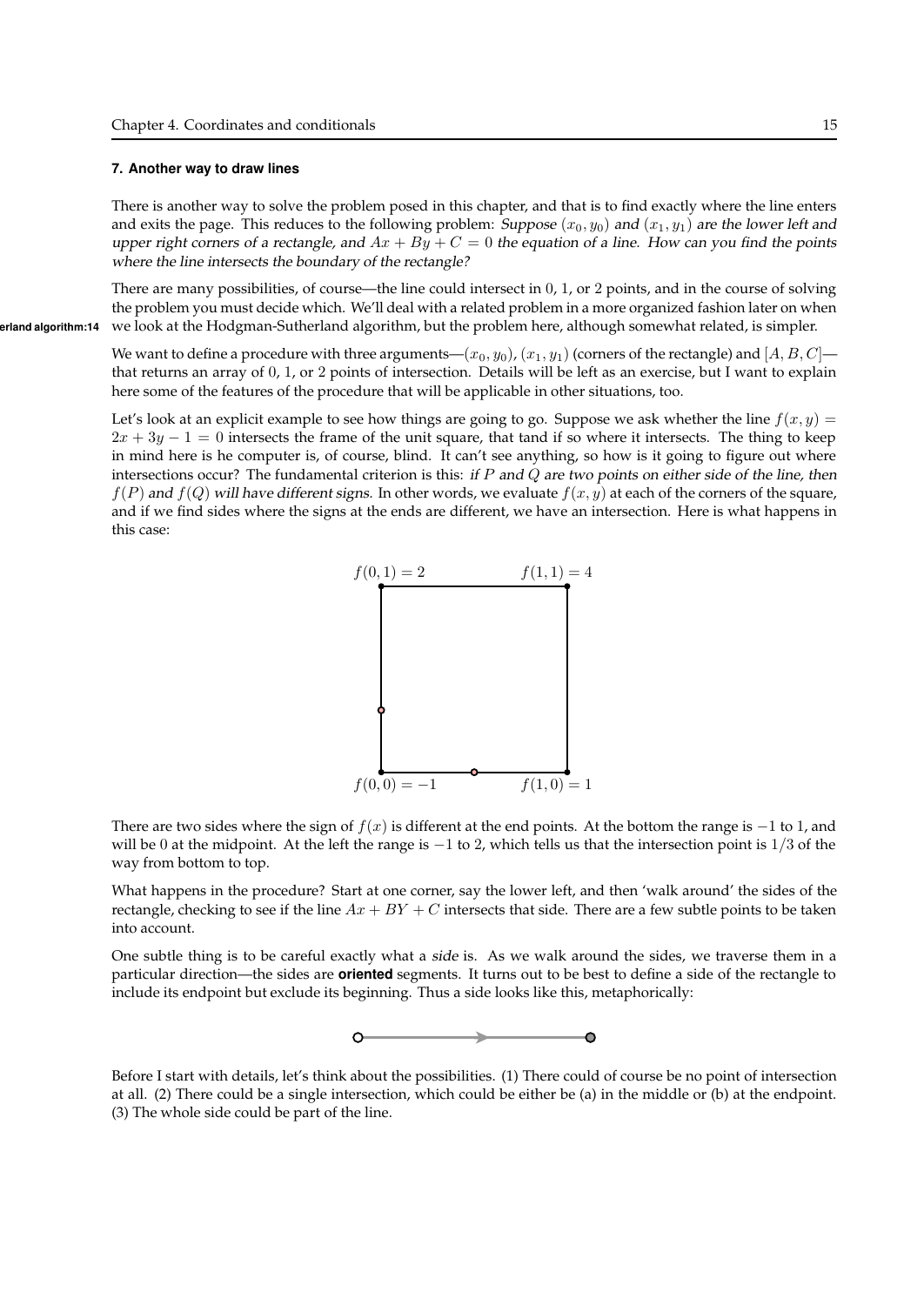

How can we distinguish these cases? Basically, by checking the sign of  $Ax + By + C$  at the two ends of the side. Let

$$
F_P = Ax_P + By_P + C, \quad F_Q = Ax_Q + By_Q + C.
$$

Here is a complete logical breakdown:

- If  $F_P < 0$  and  $F_Q > 0$ , there is a single interior point of intersection.
- Same conclusion if  $F_P > 0$  and  $F_Q < 0$ .
- If  $F_P < 0$  and  $F_Q = 0$  then the endpoint Q is a point of intersection.
- Similarly if  $F_P > 0$  and  $F_Q = 0$ .
- If  $F_P = 0$  and  $F_Q = 0$  the side is contained in the line.
- In all other cases there is no intersection.

One question is how to deal with the case where the side is contained in the line. It turns out that there is one best thing to do, and that is to treat it exactly the same as other cases where  $Q$  is on the line. This will work because on the previous side the point  $P$  will be counted, and the procedure will return both  $P$  and  $Q$ , which is quite reasonable.

The breakdown can be summarized: (1) if  $F_P F_Q < 0$  then there is an interior point; (2) if  $F_Q = 0$  then Q is the point of intersection; (3) otherwise, there is no intersection.

Another problem is mathematical. In the case of an interior point of intersection, how is it calculated? The function  $Ax + By + C$  is equal to  $F_P$  at P, 0 at the intersection point, and  $F_Q$  at Q. Therefore the intersection is  $t = F_P/(F_P - F_Q)$  of the way from P to Q, and we interpolate to get it as  $(1-t)P + tQ$ .

I can say some more about what the procedure does. After defining some variables, it puts a [ down on the stack, then looks at each side in turn. If there is a point of intersection  $(x, y)$  it puts it on the stack as an array of two points. Otherwise it does nothing. As the procedure exits it puts ] on the stack. What's returned on the stack will be thus of the form [], [[. .]], or [[. .][. .]]. I can offer one hint, too, for efficiency—start off with P equal to the corner point, and calculate  $F_P$  immediately. When you have looked at a side, define the new values of P and  $F_P$  to be the current values of Q and  $F_Q$  and go on to the next side.

Exercise 11. Define the procedure in detail. Write it so that it will handle any convex closed polygon, that is to say one that bulges out, so that the intersection of <sup>a</sup> line with it is always either empty, <sup>a</sup> single point, two points, or <sup>a</sup> whole side.

## 8. Clipping

clipping:16 It might be that we don't want to draw all of the visible line, but want to allow some margins on our page. We could modify the procedure very easily to do this, by changing the definitions of xleft etc., but this is inelegant, since it would require putting in a new procedure for every different type of margin. There is a more flexible way. There is a third command in the same family as stroke and fill, called clip. It, too, is applied to a path clip:16 just constructed. Its effect is to restrict drawing to the interior of the path. Thus

> newpath 72 72 moveto 540 72 lineto 540 720 lineto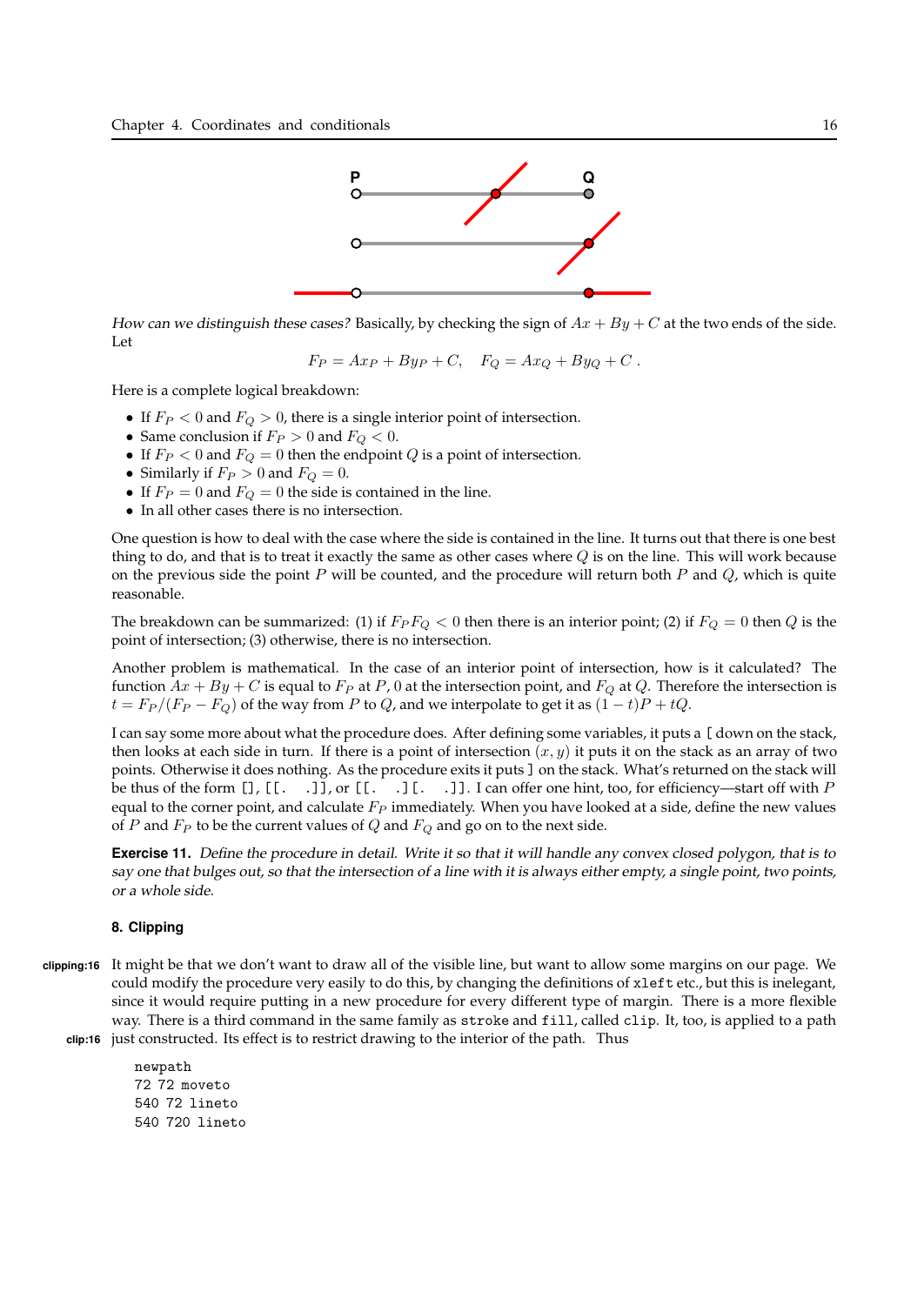72 720 lineto closepath clip

creates margins of size  $1''$  on an  $8.5'' \times 11''$  page in page coordinates. If you want to restrict drawing for a while and then abandon the restriction, you can enclose the relevant stuff inside gsave and grestore. The command clip is like fill in that it will automatically close a path before clipping to it, but as with fill it is not a good habit to rely on this. This is another example of the idea that programs should reflect concepts: if what you really have in mind is a closed path, close it yourself. The default closure may not be what you intend.

#### 9. Order counts

This seems like a good place to recall that the order in which a sequence of coordinate changes takes places is important. Sometimes this is a useful feature, sometimes just a nuisance.

I have said before that non-uniform scaling (i.e. scaling by different factors on the different axes) can have peculiar effects. This is particularly so when applying rotations. It is very important in what order rotating and scaling occur, if the scaling is not uniform.

Here is what happens for each of these sequences:



The point to keep in mind is something I have said before—after a coordinate change is made, all further coordinate changes take place *with respect to that new system*. Rotation always preserves the curve  $x^2 + y^2 = 1$ . But if  $x$  and  $y$  are scaled by different factors, a circle will become an ellipse, and rotation takes place around this ellipse instead of around a true circle. We can see what happens by doing it in stages: